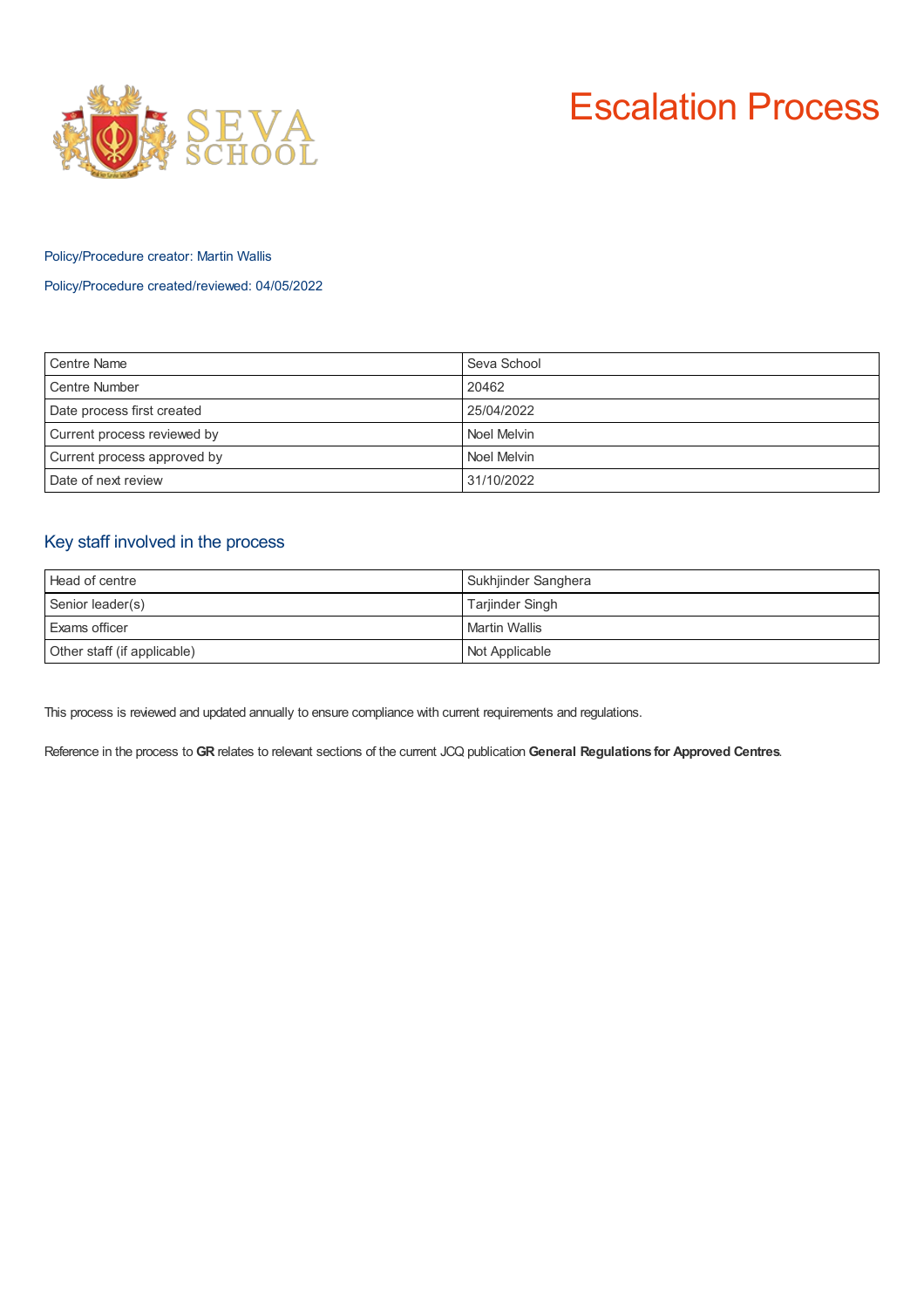# Introduction

In terms of internal governance arrangements, it is the responsibility of the head of centre to ensure that Seva School has in place a written escalation process should the head of centre, or a member of the senior leadership team with oversight of examination administration, be absent (GR 5.3).

# Purpose of the process

The purpose of the process is to confirm where responsibility will be escalated to ensure continued compliance with JCQ regulations.

## Before examinations/assessments

#### **Planning**

Responsibility for ensuring compliance will be escalated to Tarjinder Singh.

Main areas of compliance relate to:

- The agreement between the centre and awarding bodies (GR 3)
	- Centre status
	- Confidentiality
	- Retention of candidates' work
	- Communication

The responsibility of the centre (GR 5)

Centre management

Personal data, freedom of information and copyright (GR 6)

#### Reference information:

- To support understanding of the regulations and requirements, the following JCQ publications will be referenced:
	- General Regulations for Approved Centres
	- Instructions for conducting examinations
	- Access Arrangements and Reasonable Adjustments
	- Instructions for conducting coursework
	- Instructions for conducting non-examination assessments
	- Suspected Malpractice Policies and Procedures
	- A guide to the special consideration process

Centre-specific reference information:

#### Not applicable

### **Entries and Pre-exams**

Responsibility for ensuring compliance will be escalated to Tarjinder Singh.

Main areas of compliance relate to:

• The responsibility of the centre (GR 5)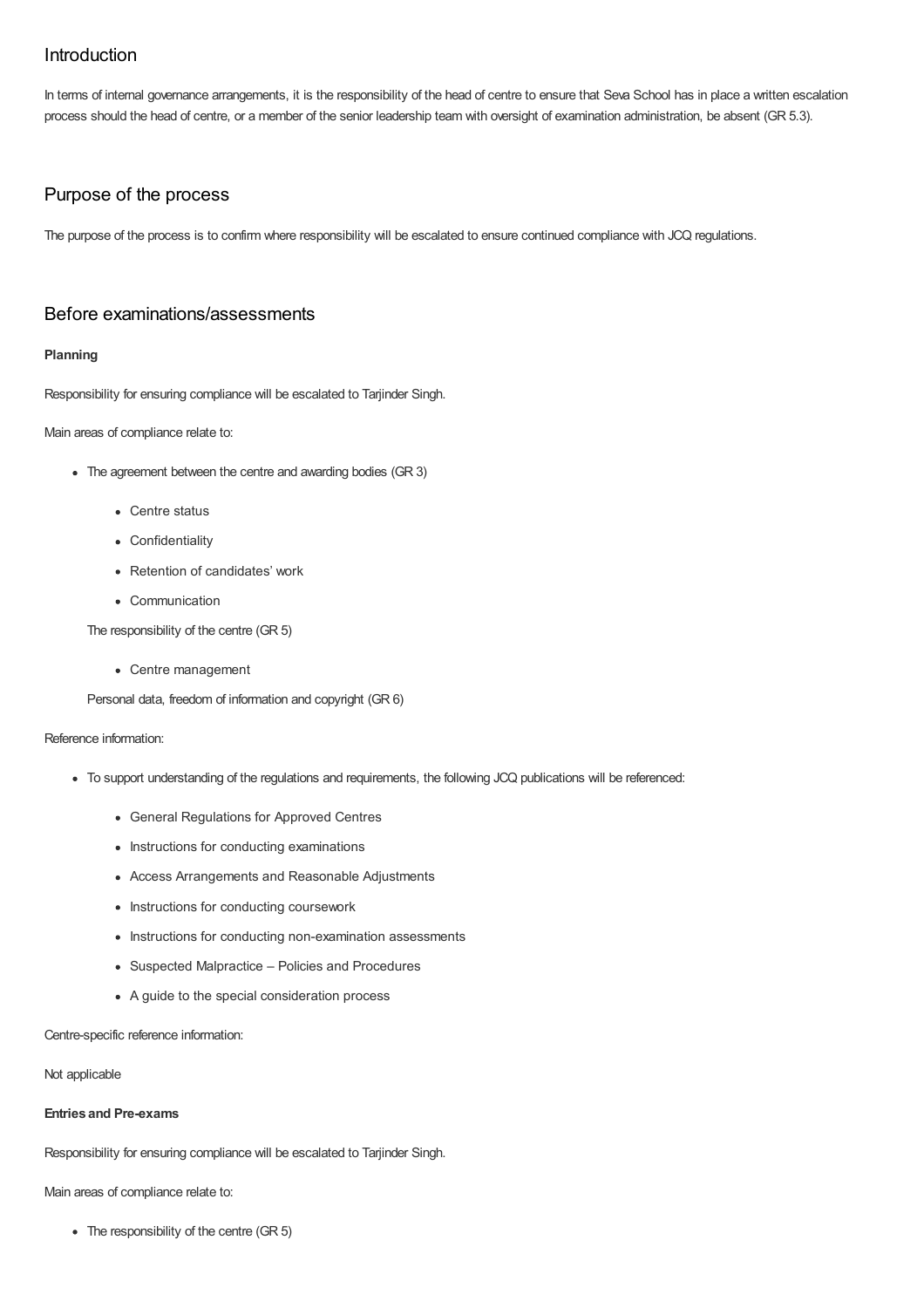- Access arrangements and reasonable adjustments
- Entries
- Centre assessed work
- Candidate information

#### Reference information:

- To support understanding of the regulations and requirements, sections of relevant JCQ publications will be specifically referenced including:
	- General Regulations for Approved Centres (section 5)
	- Instructions for conducting examinations (sections 1-15)
	- Access Arrangements and Reasonable Adjustments (sections 6-8)

#### Centre-specific reference information:

Not applicable

## During examinations/assessments

#### **Exam time**

Responsibility for ensuring compliance will be escalated to Tarjinder Singh.

Main areas of compliance relate to:

- The responsibility of the centre (GR 5)
	- Conducting examinations and assessments
	- Malpractice

Reference information:

- To support understanding of the regulations and requirements, sections of relevant JCQ publications will be specifically referenced including:
	- General Regulations for Approved Centres (sections 3, 5)
	- Instructions for conducting examinations (sections 16-30)
	- Access Arrangements and Reasonable Adjustments (section 8)
	- A guide to the special consideration process (sections 2-7)

Centre-specific reference information:

Not applicable

## After examinations/assessments

### **Results and Post-Results**

Responsibility for ensuring compliance will be escalated to Tarjinder Singh.

Main areas of compliance relate to:

The responsibility of the centre (GR 5)